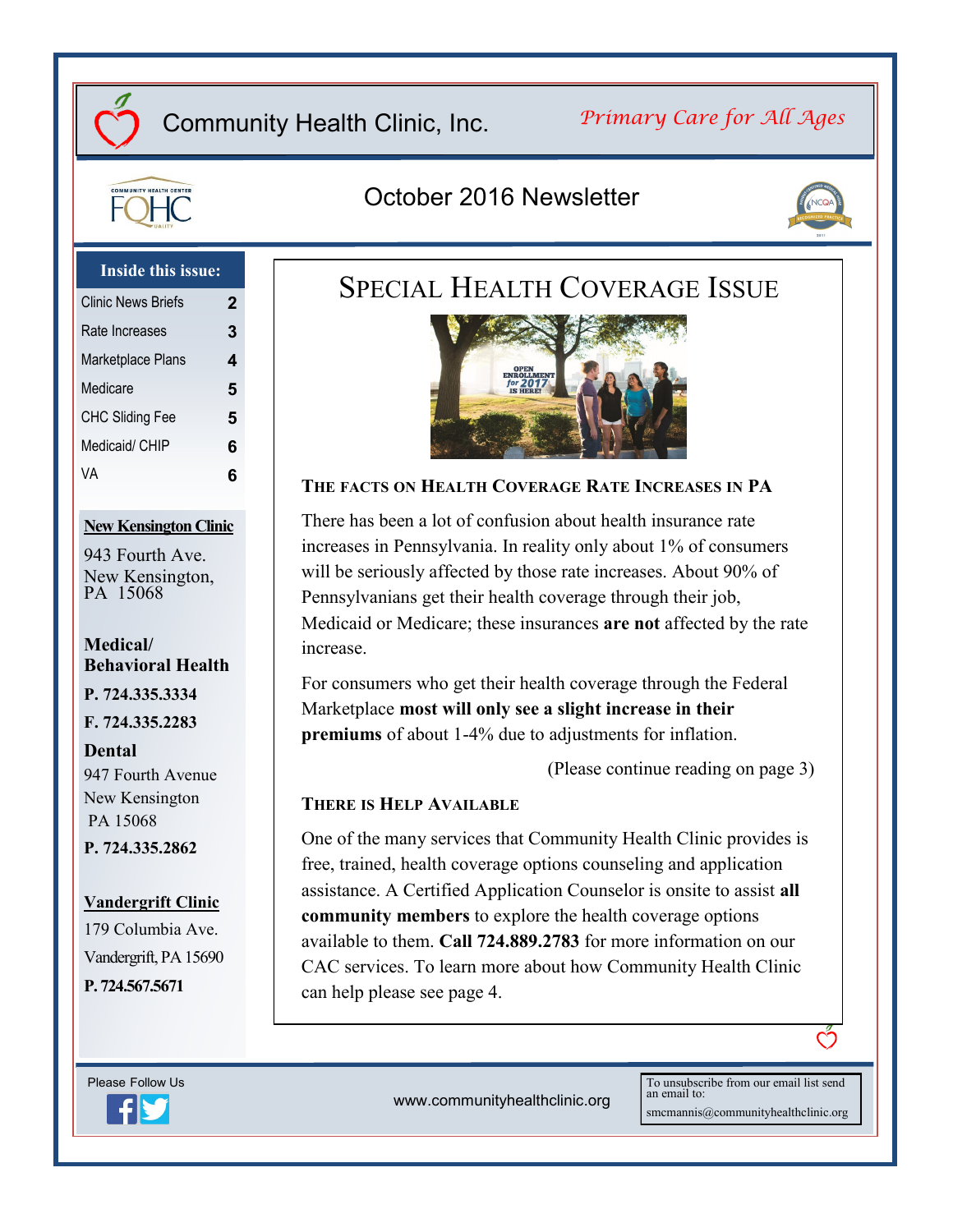Community Health Clinic, Inc. Community Health Clinic, Inc.

#### **COMMUNITY HEALTH CLINIC NEWS IN BREIF**



### **VETERANS' BENEFIT CLINIC**

Mark your calendars! The next Veteran's Benefit clinic will be **November 8th** at our Vandergrift clinic-179 Columbia Ave., Vandergrift.

Jennifer Bogus, National Service Officer from the Military Order of the Purple Heart Pittsburgh Regional Office, will be on site to assist veterans, their spouses and dependents with claims for compensation, pension, survivors benefits, death benefits, accessing military records and discharge upgrades. The clinic runs from **10:00am to 2:00pm.**

#### **FLU SHOTS NOW AVAILABLE**

Flu shots for adults and children over 3 are now available. They are free with a doctor visit or \$20.00 without a doctor visit if not covered by insurance.



## **DENTAL NEWS**

Community Health Clinic Dental is once again offering pre-school dental exams for children at the New Kensington Head Start Center in partnership with Westmoreland County Head Start.

For more information or to schedule an appointment please call 724.335.2862



## **IN-PERSON SNAP APPLICATION ASSISTANCE**

CHC is partnering with the Westmoreland County Food

Bank to provide in person assistance to apply for SNAP (Food Stamps) benefits one day per month at either our New Kensington or Vandergrift Clinics. The next SNAP clinic will be **November 15th from 9am-4pm** at our **New Kensington Clinic**





## **MINOR SURGERY NOW AVAILABE AT COMMUNITY HEALTH CLINIC VANDERGRIFT**

Dr. Adolfo Bagnarello at our Vandergrift Clinic, 179 Columbia Avenue, Vandergrift, is now

offering minor surgery services such as removing skin lesions, performing skin biopsies, and suturing office manager. fresh wounds. This helps to eliminate the long wait to see a dermatologist for these procedures. Call 724.567.5671 to schedule an appointment.



## **COMMUNITY HEALTH CLINIC WELCOMES NEW STAFF MEMBERS**

Maurice Hayden joins the

staff of Community Health Clinic as a Medical Assistant at our New Kensington clinic and Patricia Aikins joins our Vandergrift Clinic as



Schedule a wellness visit at Community Health Clinic today!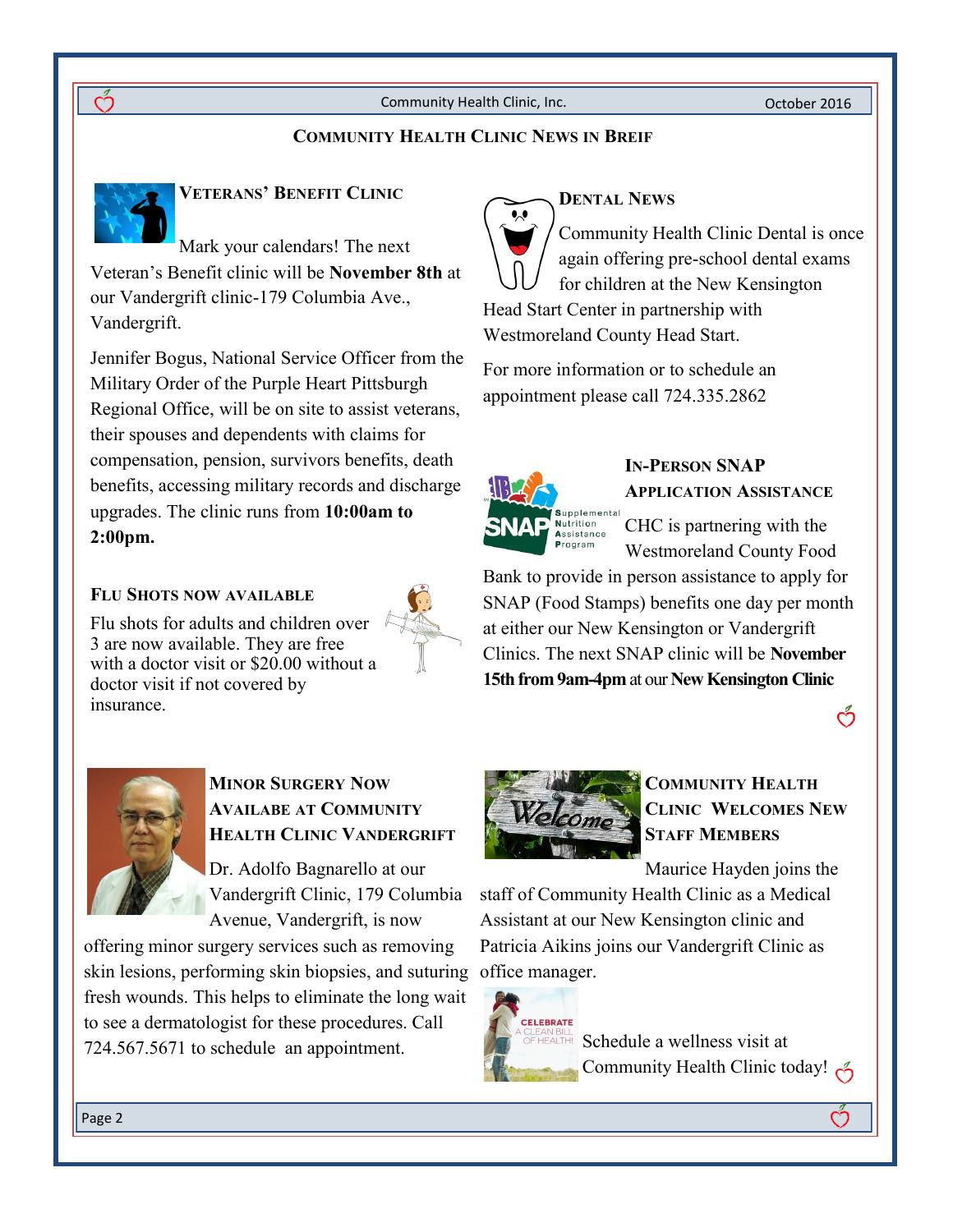#### **THE FACTS** (Continued from page 1)

 $\breve{\mathcal{C}}$ 

For consumers who receive Advance Premium Tax Credits (APTC) on the Federal Marketplace **most will not** notice **the full impact** of these changes. For many, most of the increase will be absorbed by an increase in their APTCs. This is because the amount of tax credit is based on a sliding scale known as the expected contribution. This expected contribution ranges from approximately 3.05% of income to 9.69% of income.

The tax credit is also indexed to the cost of the second lowest cost silver plan available on the market. Consumers are eligible to receive tax credits if they earn between 138% of the Federal Poverty Level (FPL) to 400% of FPL. **Most Marketplace consumers will be able to purchase a plan with little increase in premium.**

#### **HELP FOR THOSE AFFECTED**

Some consumers who will be affected by these rate increases are those that have individual coverage from an insurer other than through a Marketplace plan. They may be eligible for a Marketplace plan with tax credits and even costsharing reductions (their plan may be the exact same plan as one offered on the Marketplace).

Cost-sharing reductions (CSRs) are available to consumers who enroll in a silver level Marketplace plan and earn less than 250% of the federal poverty level-which is about \$60,000 for a family of 4. CSRs reduce co-pays, co-insurances, deductibles, and out-of-pocket maximums. (Consumers that purchase a bronze-level highdeductible plan may actually save overall health care costs for the year, by selecting a silver-level plan with cost-sharing reductions.)

#### **SOME EXAMPLES OF TAX CREDITS AND CSRS**

For example: Consider a married couple, both 40 years old, residing in Westmoreland County with an income of \$30,000. If they apply through the Federal Marketplace and are eligible for tax credits they would receive \$341 in tax credits per month. These tax credits are paid directly to the insurer to reduce the cost of their premiums each month. They would also receive cost sharing reductions which result in the plan paying 17% more of their health care costs (copays, coinsurances, deductible and out-of-pocket maximum) if they choose a silver level plan.

The lowest price plan available to them would be a bronze level plan. Their premium would be \$93.66 with a \$13,900 family deductible and \$14,300 family out-of-pocket maximum. Their copay for a doctor visit would be \$35 and a generic Rx would be \$30. *Bronze level plans are not eligible for cost-sharing reductions*. If they purchased the same plan off of the Marketplace the premium would be \$434.60.

If that same family purchased a silver level Marketplace plan; the monthly premium would be \$147.60, the family deductible would be \$2000 and the out-of-pocket maximum would be \$4,700. The doctor visit would be \$5 and a generic Rx would be \$4. The cost of the same plan off Marketplace would be \$488 and would have a deductible of \$6500 and out-of-pocket maximum of \$14,300 and higher copays as well.

So this family, by purchasing a silver level plan through the Marketplace, would save \$341 per months in premium costs, reduce their deductible \$4,500 and out-of-pocket maximum \$9600 plus save money on doctor visits and prescriptions and other medical costs.

(Continued on page 4)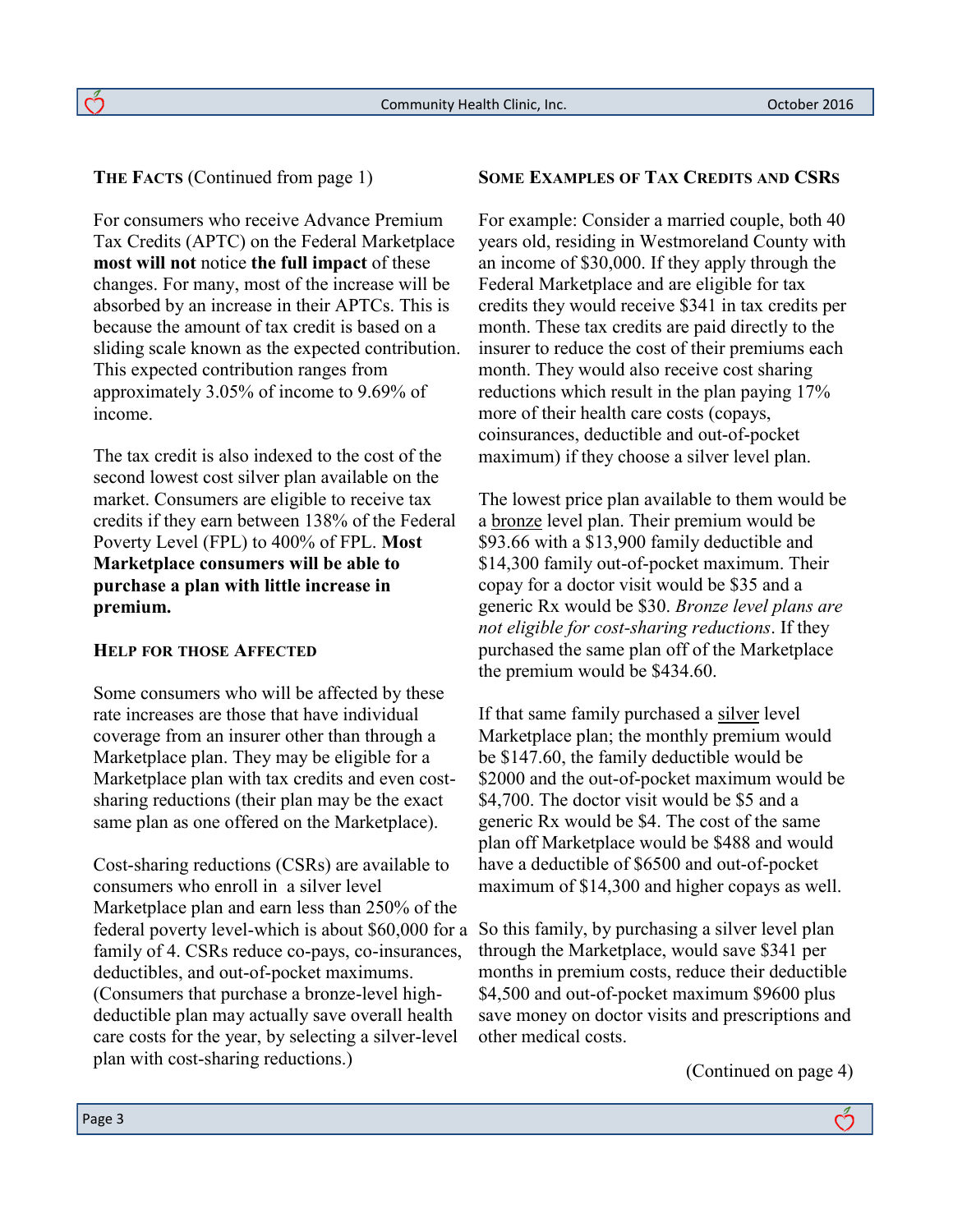Community Health Clinic, Inc. Community Health Clinic, Inc.

(Continued from page 3)

 $\breve{\mathrm{C}}$ 

#### **OTHER OPTIONS FOR THOSE AFFECTED**

Some consumers may not be eligible to purchase lower cost Marketplace insurance with tax credits; this includes those who make over 400% of FPL and those that have an offer of coverage from work that is affordable.

For consumers in those situations there may be other options such as VA health coverage for veterans, MAWD-(Medical Assistance for Workers with Disabilities), and Sliding Fee scales.

### **HOW COMMUNITY HEALTH CLINIC CAN HELP**

Community Health Clinic has a Certified Application Counselor on staff to assist all community members to explore their health coverage options.

This includes free, in-person help with:

- Marketplace
- Medical Assistance (including MAWD)
- CHIP
- VA
- CHC sliding fee programs
- Applications/ Renewals/ Updates
- Appeals
- Resolving Technical Issues
- Special Enrollment Periods

There is absolutely no fee or obligation for this

service. The CAC does not represent any insurance companies and is required to be completely unbiased in their assistance.

#### **Call 724.889.2783 for assistance.**



#### **MANY MARKETPLACE PLANS ARE CHANGING**

Many Marketplace plans are changing this year. In addition to those leaving the Marketplace many plans are being dropped and replaced by new plans. In order to insure that consumers have a plan that meets their health coverage needs they should return to the Marketplace to:

- Update their income and family size information.
- Review the plan options available to make sure their doctors, facilities, and prescriptions are still covered.
- Check to see if services they are likely to use have changed in their plan.

If your 2016 Marketplace plan has been discontinued by the Marketplace, the Marketplace may have chosen an alternate plan for you. *You do not need to accept that plan*. You can go back to the Marketplace, shop for plans and choose the plan you want. But you must do so prior to December 15th.

**Our CAC can help you navigate the Marketplace 724.889.2783 for free, in-person assistance.**

Page 4

<u>ර</u>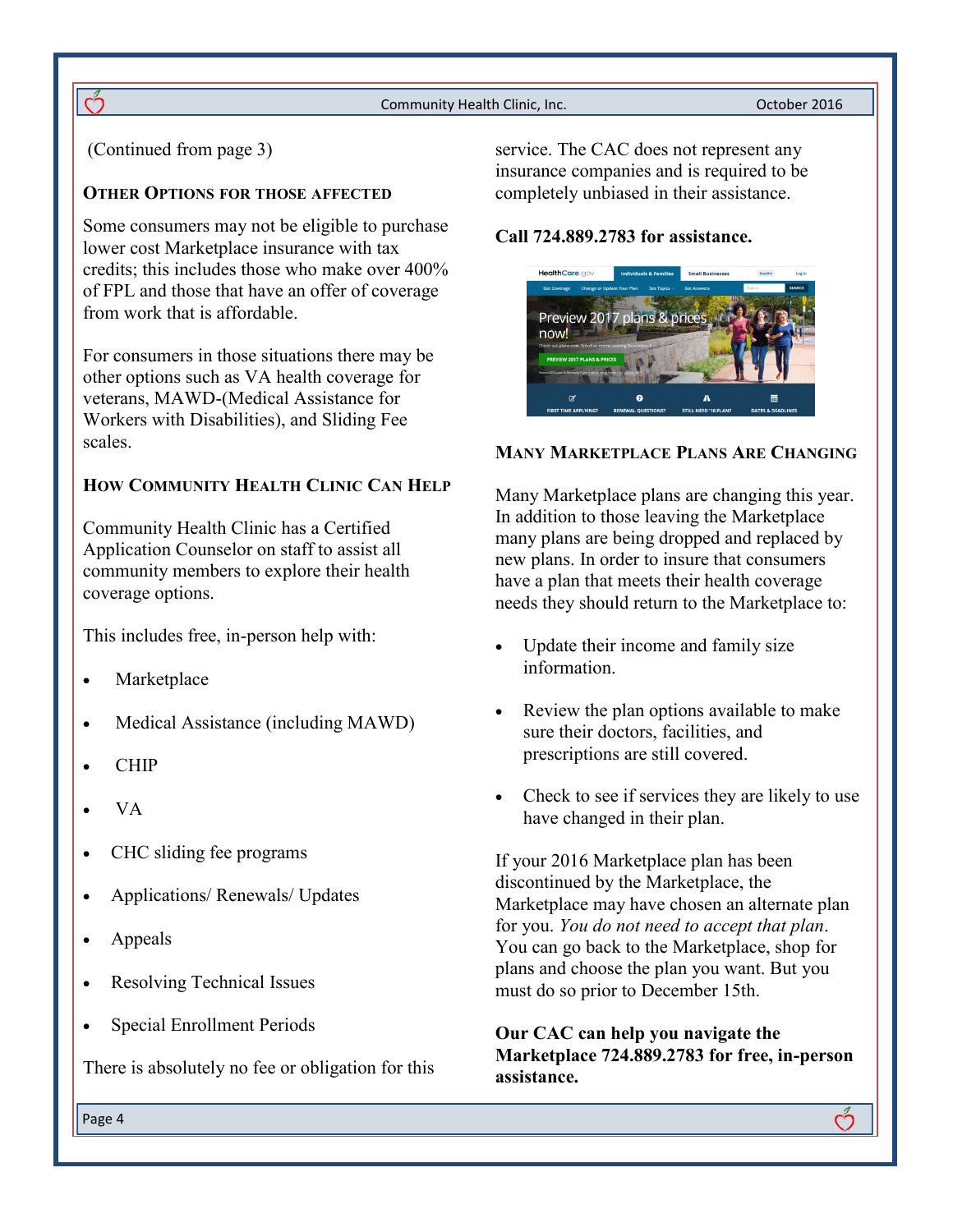Community Health Clinic, Inc. Community Health Clinic, Inc.

## SPECIAL HEALTH COVERAGE ADDITION



#### **MEDICARE OPEN ENROLLMENT HELP**

Medicare Open Enrollment is from October 15th to December 7th. There is a free service available to seniors that provides help in negotiating the myriads of Medicare plans. APPRISE is a non-profit group based in every county. They provide help with:

- Medicare
- Extra Help prescription drug coverage
- Medicare Savings Programs (dual eligibility)
- Prescription Drug (Part D) plans
- Supplemental Insurance (Medigap) plans
- Long-term care insurance
- Screening and applying for financial assistance programs
- Fraud and Abuse
- Appeals

To receive free help from APPRISE call the number listed for your County.

**Allegheny-412.661.1438**

**Armstrong– 724.548. 3290**

**Butler– 724.282. 3008**

**Westmoreland– 724. 925.4213**



#### **CHC SLIDING FEE SCALE**

As a Federally Qualified Health Clinic, Community Health Clinic offers a sliding fee scale for patients with incomes up to 200% of the Federal Poverty Level. This is for Medical, Dental and Behavioral Health Services. We also offer discounted lab services and the 340B drug program for patients without prescription drug coverage.

Our sliding fee **starts** at:

- \$15 for a medical Visit
- \$20 for a dental visit
- \$5 for a behavioral health visit
- \$15 for a psychiatrist visit

For patients with health insurance we can slide copays at the rate the patient qualifies for on the sliding fee scale. (For example if your insurance copay is \$50.00 and you qualify for a \$30 sliding fee-you will pay \$30).

Our dental laboratory services are not included in the sliding fee, however, we have a payment plan for those services.

CHC also participates in the 340B drug program to assist patients without insurance to obtain prescription drugs. Also, the CHC nurse helps patients obtain Rx discounts if they are eligible.

ෆ